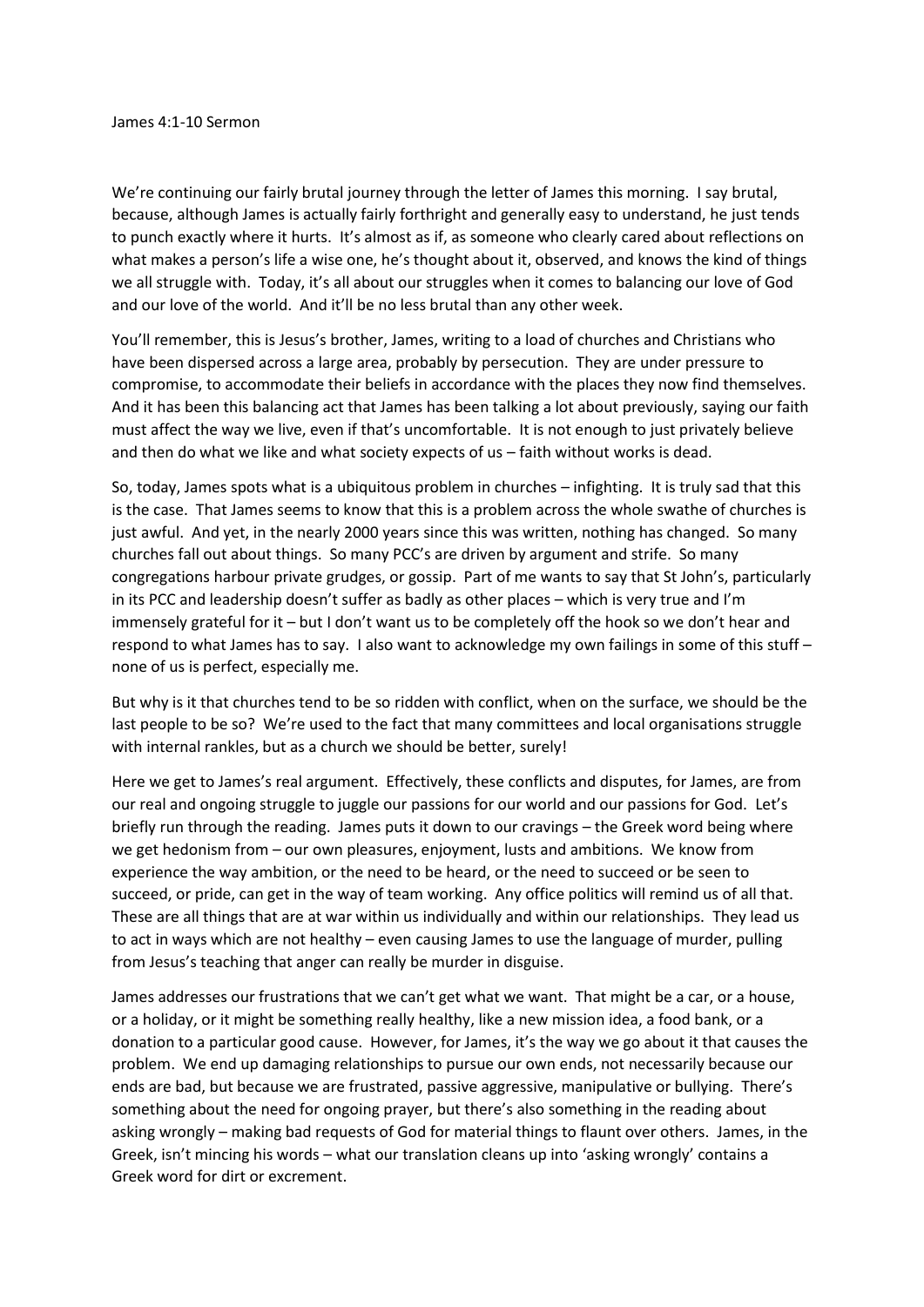James calls us adulterers because all this boils down to wanting it both ways at the same time – wanting the good for God, but that good all getting mixed up in our own love of limelight, or conversely our love of being seen to avoid the limelight. Or our love of control, or the hubris of thinking we know best and everyone must submit to our good opinion. James uses this language of unfaithfulness to reflect the restless unfaithfulness of all our hearts where we get mixed up in motivations and actions which aren't pure. We may want to serve Christ, but that can get mixed up in a sense of entitlement – that others should notice and be grateful. We may want to use our skills, but we are angry if we aren't thanked properly. We may have a great idea, but we need people to hear it and agree with it, and take it personally if they don't.

None of this is doctrinal. None of this is about arguing over a point of theology, though there would be issues of pride, entrenchment and failure to love and forgive there too.

This is all about the people we are, deep down. It's all about the fact we all try to live as dual citizens – citizens of God's Kingdom, but within limits, and citizens of the world at the same time. It's the same issue of accommodation to the outside culture that James's original audience experienced. None of us ever fully give ourselves away to God completely. Even for vicars there's the difficulty of distinguishing God's calling from personal ambition. Put completely bluntly, the church would look very different if we weren't so busy trying to balance the competition for God and the world, and we'd be so much more relaxed as people. But instead, we try to live a double-life all the time – James calls that adultery, and talks of God being jealous for the whole of us, not just the bit we like to offer.

It feels impossible. Personally, I can see how this dual-living happens all too easily, but the way out feels much more difficult. James, towards the end of the reading, goes into remedy mode – submit to God and resist the devil. Draw near to God, in all the things he's talked about so far in the letter – care for others, controlling our speech, wisdom and prayer. Cleansing and purification – the rooting out of anything where we find ourselves being driven by our own desires or the rooting out of our split personality which tries to serve both God and the world. One way of doing that is to be reflective – some people journal, others choose to deliberately examine their day in prayer each evening. James talks of lamenting, mourning and weeping over our double-mindedness. And perhaps most importantly, he talks of humility, not seeking our own rights or position, but instead adopting a posture of receiving from God. It's a whirlwind moment from James, and one to go home and ponder.

Of course, the flip side to all of this is the danger of spiritual abuse, where the church can treat people how it likes and just tell them to submit humbly, ignore them, and abuse peoples' good will and generosity. So hear what I'm about to say very carefully, because I don't mean it like that at all.

Pulling this from James, and applying to myself as much as to anyone else here… If you are currently nursing a grudge, angry at a decision, hurting because you feel you've lost power or influence, irritated at the demands placed upon you by the church or by God, doing things from duty rather than from love and feeling increasingly bitter therefore, or engaged in dispute or bad feeling within the church; then please think carefully about this passage. Try to get beyond the immediate issue and ask whether some of it at least comes from this sense we all have of split loyalties to the world and ourselves rather than to God.

I'm more than happy to talk it through with anyone. I think it is brutal. Adopting a prayerful reflective practice feels really daunting. The only real solution is outright surrender to God, which probably, deep down, none of us is comfortable with!